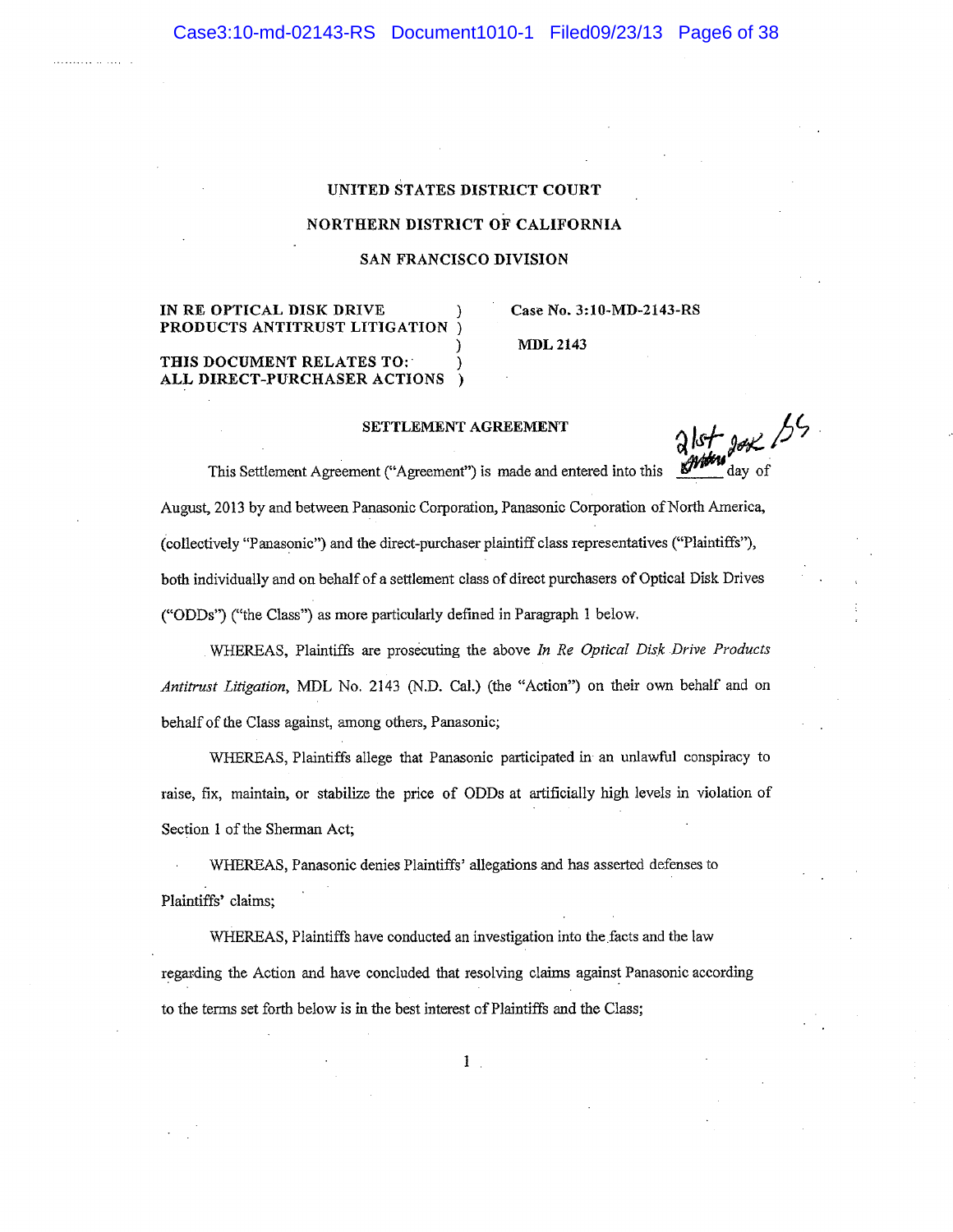$\sim 28$  M and  $\sim 800$  . And  $\sim 3$  million respectively. For

WHEREAS, Panasonic, despite its belief that it is not liable for the claims asserted and has good defenses thereto, has nevertheless agreed to enter into this Agreement to avoid further expense, inconvenience, and the distraction of burdensome and protacted litigation, and to obtain the releases, orders, and judgment contemplated by this Agreement, and to put ûo rest with finality all claims that have been or could have been asserted against Panasonic, based on the allegations of the Action, as more particularly set out below;

NOW, THEREFORE, in consideration of the covenants, agreements, and releases set forth herein and for other good and valuable consideration, it is agreed by and among the undersigned that the Action be settled, compromised, and dismissed on the merits with prejudice as to Releasees, as defined below, and except as hereinafter provided, without costs as to Plaintiffs, the Class, or Panasonic, subject to the approval of the Court, on the following terms and conditions:

.4. Definitions.

FACTORY AND ARE RESPONDED TO A CONTRACTO

1. For purposes of this Agreement, "the Class" and "Class Period" are defined in Plaintiffs' Third Consolidated Direct Purchaser Class Action Complaint (the "Complaint"), or, if the Complaint is amended, the operative complaint at the time this Agreement is signed. The parties to this Agreement hereby stipulate for purposes of this settlement only that the requirements of Rules  $23(a)$  and  $23(b)(3)$  of the Federal Rules of Civil Procedure are satisfied.

2. For purposes of this Agreement, "ODDs" shall have the meaning as defined in the Complaint or, if that Complaint is amended, the operative complaint at the time this Agreement is signed.

3. "Releasees" shall refer to Panasonic and to all of its respective past and present, direct and indirect, parents, subsidiaries, and affiliates; the predecessors, successors and

 $\overline{2}$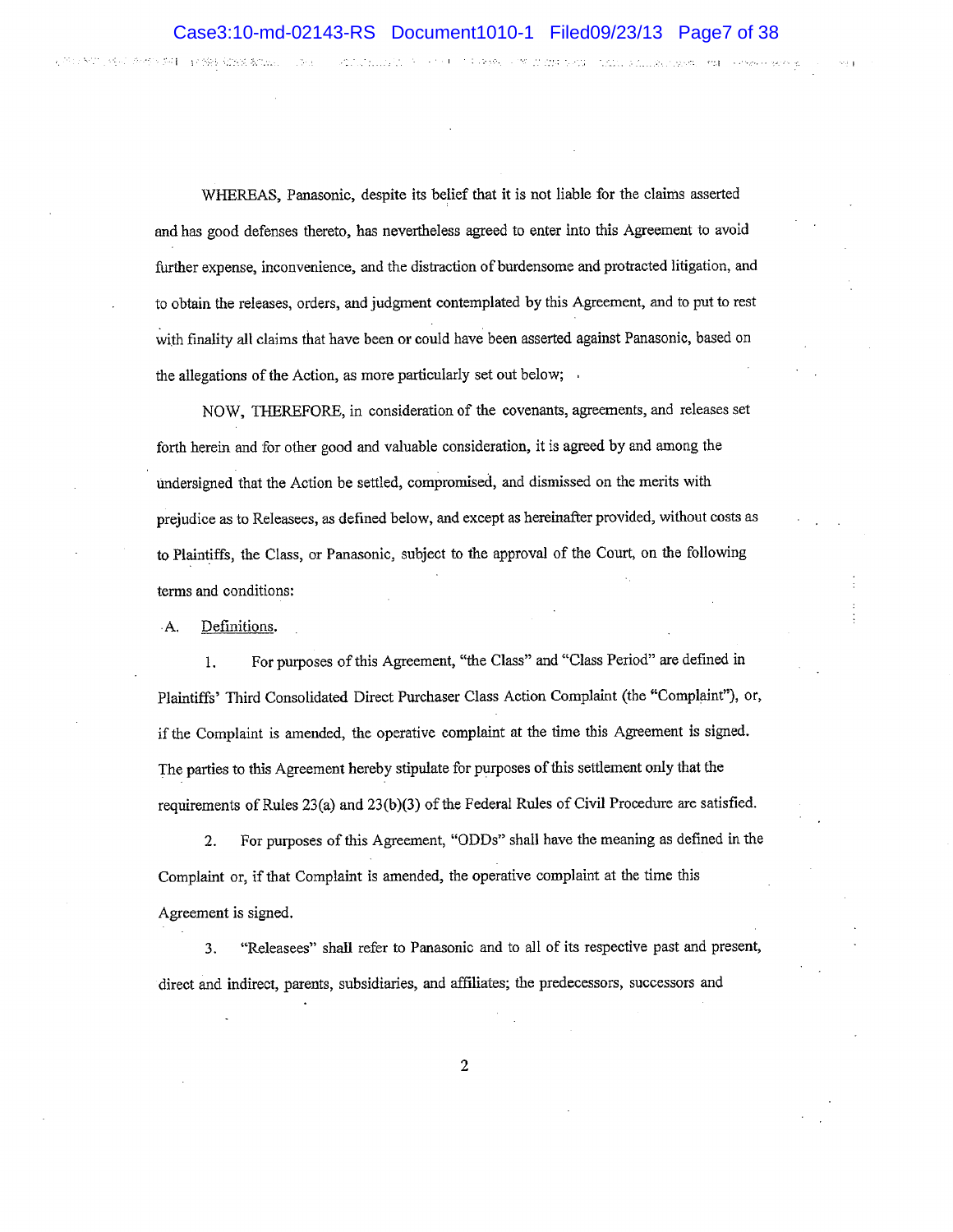4-4개의 - 화학의 승강부(최고 10)

AN TERNIS SECTION IN NEW PORTLANDS IN THE STATE ROOM CONTRACTOR OF THE LIMITED AND

assigns of any of the above; and each and all of the present and former principals, partners, officers, directors, supervisors, employees, agents, representatives, insurers, aftomeys, heirs, executors, administrators, and assigns of each of the foregoing. "Releasees" does not include any defendant in the Action other than Panasonic,

4. "Class Member" means each member of the Class who has not timely elected to be excluded from the Class.

5. "Releasors" shall refer to the direct-purchaser plaíntiff Class representatives and the direct-purchaser plaintiff Class Members, and to their past and present officers, directors, employees, agents, stockholders, attorneys, servants, representatives, parents, subsidiaries, afüliates, partners, insurers and all other persons, partnerships or corporations with whom any of the former have been, or are now, affiliated, and the predecessors, successors, heirs, executives, administrators and assigns of any of the foregoing.

6. "The Settlement Fund" shall be US \$5,750,000 specified in Paragraph 16 plus accrued interest on said deposits set forth in Paragraph 17.

V. "Chairman of the Executive Committee for the Direct Purchaser Plaintiffs" ("Chairman") shall refer to the law firm of:

> Guido Saveri R. Alexander Saveri Saveri & Saveri, Inc. 706 Sansome Street San Francisco, CA 94111

B. Approval of this Agreement and Dismissal of Claims Against Panasonic.

8. Plaintiffs and Panasonic shall use their best efforts to effectuate this Agreement, including cooperating in seeking the Court's approval for the cstablishment of procedures (including the giving of class notice under Federal Rules of Civil Procedure 23(c) and (e)) to secure the prompt, complete, and final dismissal with prejudice of the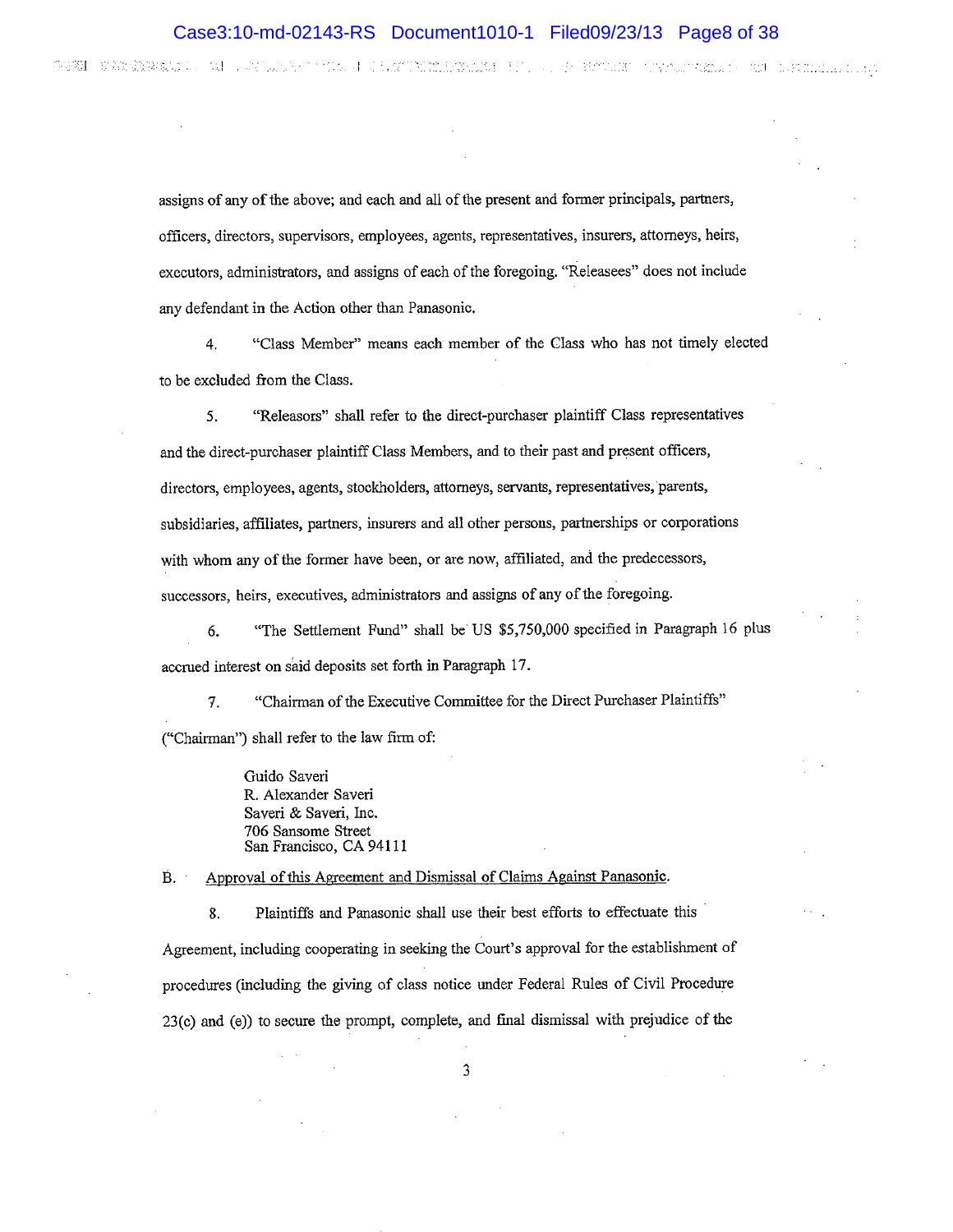「諸葛衣」、「葉】 しめいぶちゅうしょ (なん)」 しかおや お 色の 業を経め ローチリ (……1000) PODがお コーカル Georges ユーカー Leave Conserver Convertise And

Action as to Panasonic only.

9. At a time mutually agreed upon by the parties, Plaintiffs shall submit to the Court a motion for authorization to disseminate notice of the settiement and final judgment contemplated by this Agreement to all Class members identified by Panasonic (the "Motion"). If notice to the Class is given jointly with any other settling defendant, for purposes of Paragraph 19 below, the costs of notice and claims administration shall be prorated with any other such defendant based on their respective settlement amounts. The Motion shall include (i) a proposed form of, method for, and date of dissemination of lotice; and (ii) a proposed form of order and finat judgnent. The text of the foregoing ìtems (i) and (ii) shall be agreed upon by Plaintiffs and Panasonic before submission of the Motion, with the understanding that, among other things, individual notice of the settlement shall be mailed by regular mail or email, with appropriate notice by publication (in the event required by the Court), with all expenses paid from the Settlement Fund subject to Paragraph l9(a).Panasonic will supply to the ôhairman the names and addresses of putative Class members to the extent reasonably available in Panasonic's records. Panasonic, howevet, shail not be required to bear any undue burden or expense in providing such list. The Motion shall recite and ask the Court to find that the mailing of the notice of settlement to all members of the Class who can be identified upon reasonable effort constitutes valid, due and sufficient notice to the Class, constitutes the best notice practicable under the circumstances, and complies fully with the requirements of Federal Rule of Civil Procedure 23.

10. Plaintiffs shall seek, and Panasonic will not object unreasonably to the entry of, an order and final judgment, the text of which Plaintiffs and Panasonic shall agree upon. The tenns of that order and final judgment will include, at a minimum, the substance of the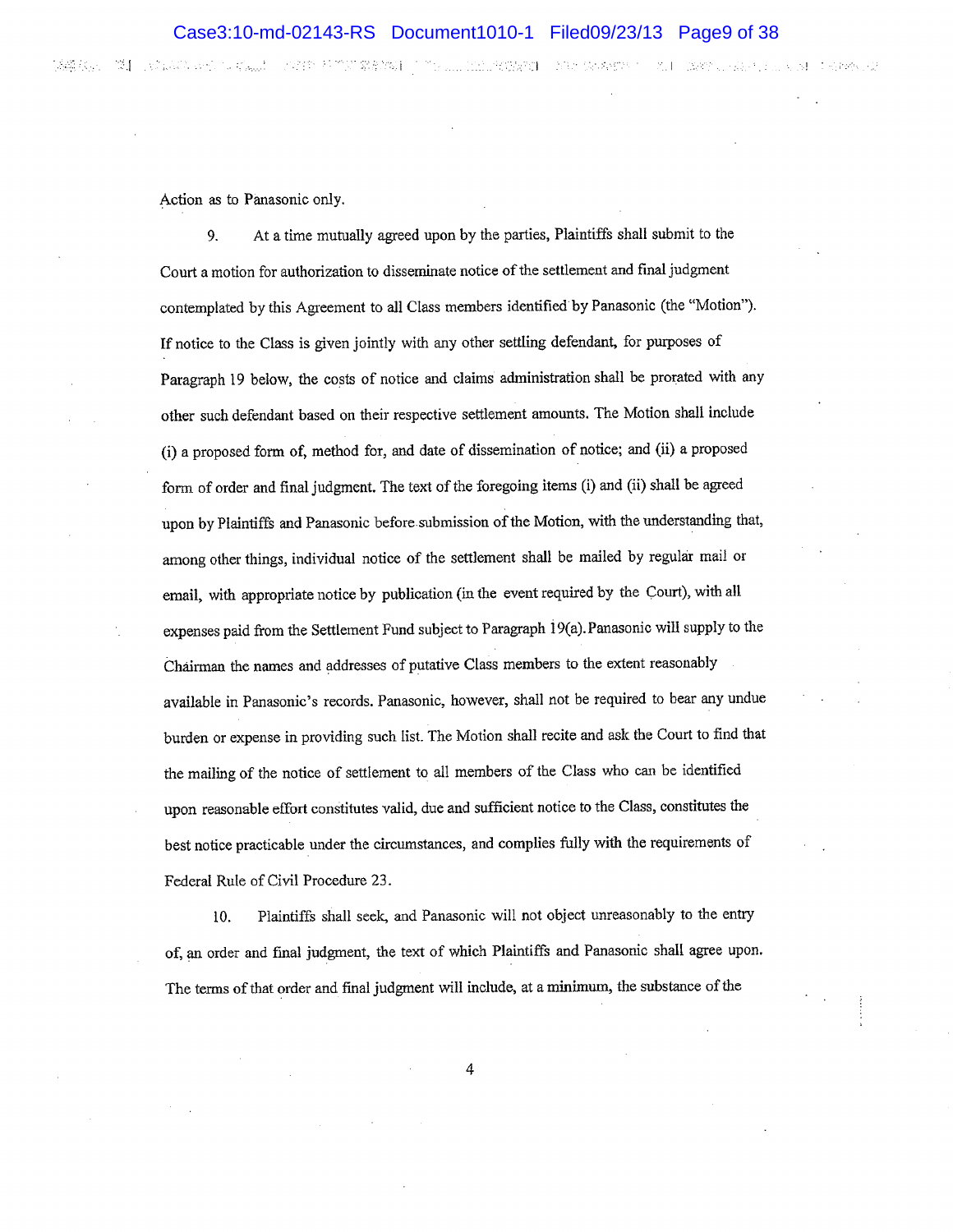WANG KALENDARY DIA KELERAAN MENYERAHAN

o komen e primite numo n

following provisions:

Loop Stalas. In Domes of Mark 1911 with 1912 1913 1911

(a) certifying the Class described in Paragraph 1, pursuant to Rule 23 of the Federal Rules of Civil Procedure, solely for purposes of this settlement as a settlement class:

(b) as to the Action, approving finally this settlement and its terms as being a fair, reasonable and adequate settlement as to the Class Membcrs within the meaning of Rule 23 of the Federal Rules of Civil Procedure and directing its consummation according to its terms;

(c) as to Panasonic, directing that the Action be dismissed with prejudice and, except as provided for in this Agreement, without costs;

(d) reserving exclusive jurisdiction over the settlement and this Agreement, including the administration and consummation of this settlement, to the United States District Court for the Northern District of California; and

(e) determining under Federal Rule of Civil Procedure 54(b) that there is no just reason for delay and directing that the judgment of dismissal as to Panasonic shall be final.

11. This Agreement shall become final when (i) the Court has entered a final order certifying the Class dçscribed in Paragraph i and approving tbis Agreement under Federal Rule of Civil Procedure 23(e) and a final judgment dismissing the Action with prejudice as to Panasonic against alt Class Members and without costs other than those provided for ín this Agreement, and (ii) the time for appeal or to seek permission to appeal from the Court's approval of this Agreement and entry of a final judgment as to Panasonic described in (i) hereof has expired or, if appealed, approval of this Agreement and the final judgment as to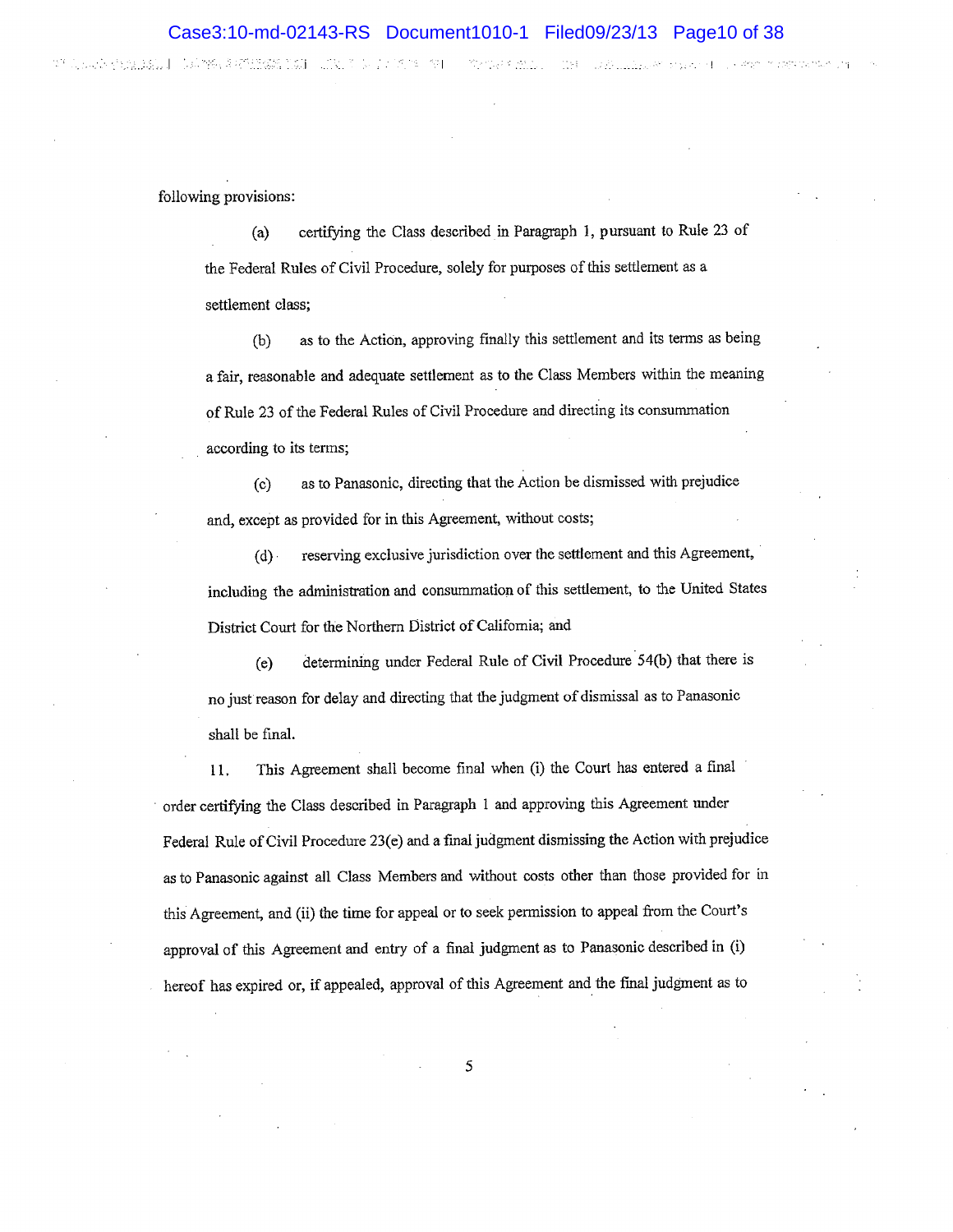的复数计 化对称系统的现在分词 计双元组元素的 医牙下颌动脉 网络罗斯特尔 计图 医中心的 医中心囊肿 的复数医中心的 医单位

Panasonic have been affirmed in their entirety by the Court of last resort to which such appeal has been taken and such affirmance has become no longer subject to further appeal or review. It is agreed that the provisions of Rule 60 of the Federal Rules of Civil Procedure shall not be taken into account in detennining the above-stated times. On the date that Plaintiffs and Panasonic have executed this Agreement, Plaintiffs and Panasonic shall be bound by its terms and this Agreement shall not be rescinded except in accordance with Paragraphs 17(h), 19(a), 28, or29 of this Agreement.

12. Neither this Agreement (whether or not it should become final) nor the final judgment, nor any and all negotiations, documents and discussions associated with them, shall be deemed or construed to be an admission by Panasonic or evidence of any vioiation of any statute or law or of any liability or wrongdoing whatsoever by Panasonic, or of the truth of any of the claims or allegations contained in any complaint or any other pleading fiied in the Action, and evidence thereof shall not be discoverable or used directly or indirectly, in any way, whether in the Action or in any other action or proceeding. Neither this Agreement, nor any of its terms and provisions, nor any of the negotiations or proceedings connected with it, nor any other action taken to carry out this Agreement by any of the settling parties shall be referred to, offered as evidence or received in evidence in any pending or future civil, criminal, or adminishative action or proceedings, except in a proceeding to enforce this Agreement, or to defend against the assertion of Released Claims, or as otherwise required by law.

C. Release, Discharge, and Covenant Not to Sue.

13. In addition to the effect of any final judgment entered in accordancewith this Agreement, upon this Agreement becoming final as set out in Paragraph 11 of this Agreement, and in consideration of payment of the Settlement Amount, as specified in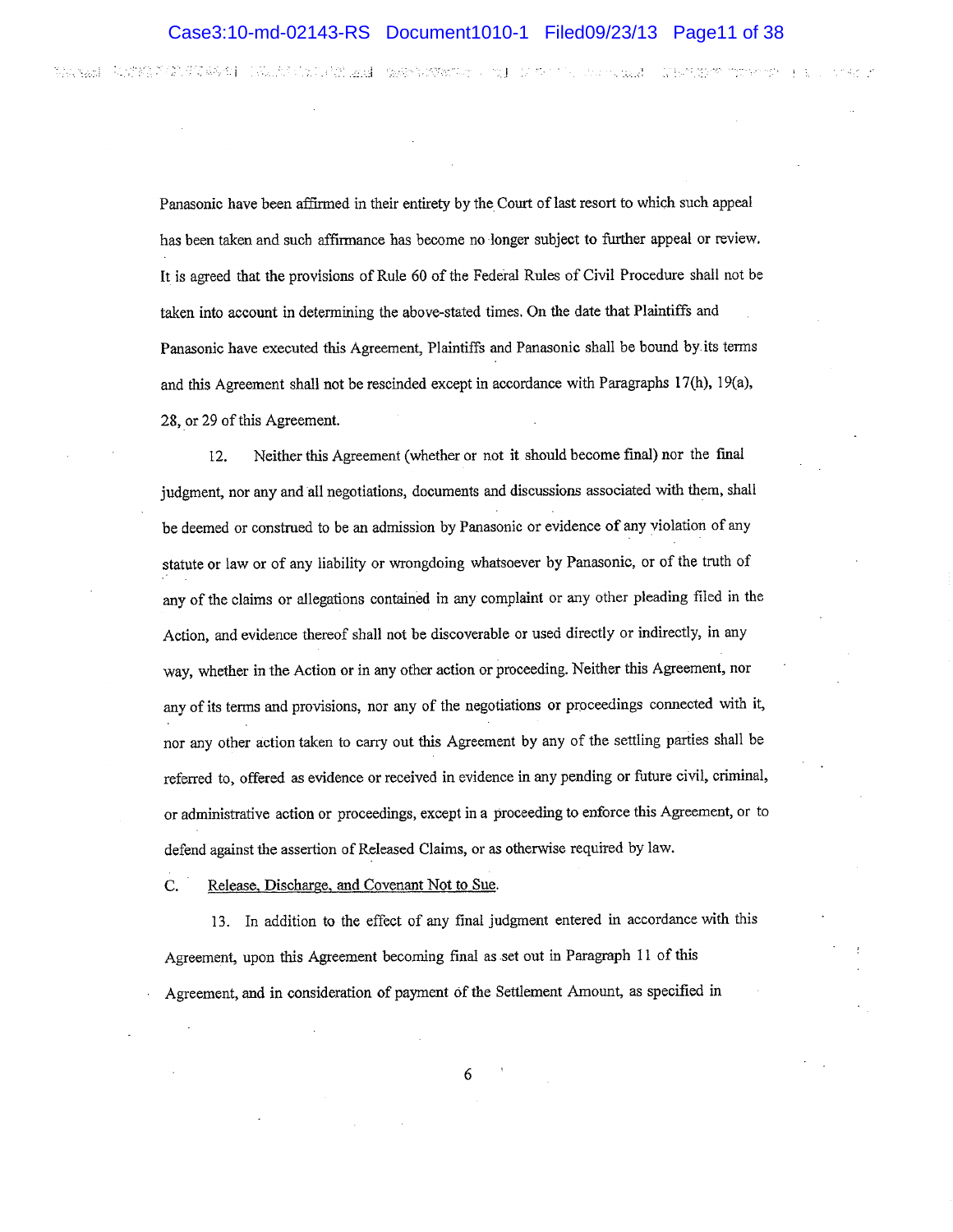Paragraph 16 of this Agreement, into the Settlement Fund, and for other valuable consideration, the Releasees shall be completely released, acquitted, and forever discharged from any and all claims, demands, actions, suits, causes of action, whether class, individual, or otherwise in nature (whether or not any Class Member has objected to the settlement or makes a claim upon or participates in the Settlement Fund, whether directly, representatively, derivatively or in any other capacity) that Releasors, or each of them, ever had, now has, or hereafter can, shall, or may have on account of, or in any way arising out of, any and all known and unknown, foreseen and unforeseen, suspected or unsuspected, actual or contingent, liquidated or unliquidaæd, claims, causes of action, injuries, damages, and the consequences thereof in any lvay arising out of or relating in any way to any act or omission of the Releasees (or any of them) that is alleged in the Complaint up to the date of the execution of this Agreement or that could have been alleged in the Complaint or in any other class action complaint filed in the Action (the "Released Claims"). The Released Claims does not include claims for produot defect or personal injury or breach of contract arising in the ordinary course of business or indirect pwchaser claims for ODDs that were not purchased directly from Defendants or their alleged co-conspirators. However, the Released Claims shall not preclude Plaintiffs from pursuing any and all claims against other defendants for sales by those defendants, or their cocon5pirators, of products which contain Panasonìc's ODDs. Releasors shall not, afrer the date of this Agreement, sue or otherwise seek to establish liability against any Releasee based, in whole or in part, upon any of the Released Claims or conduct at issue in the Released Claims. For purposes of clarity, the Released Claims include any claims under foreign antitrust or competition laws or state antitrust or competition laws (including indirect purchaser claims) that relate to or arise out of the sale of any of the ODDs or any of the products containing

 $\overline{7}$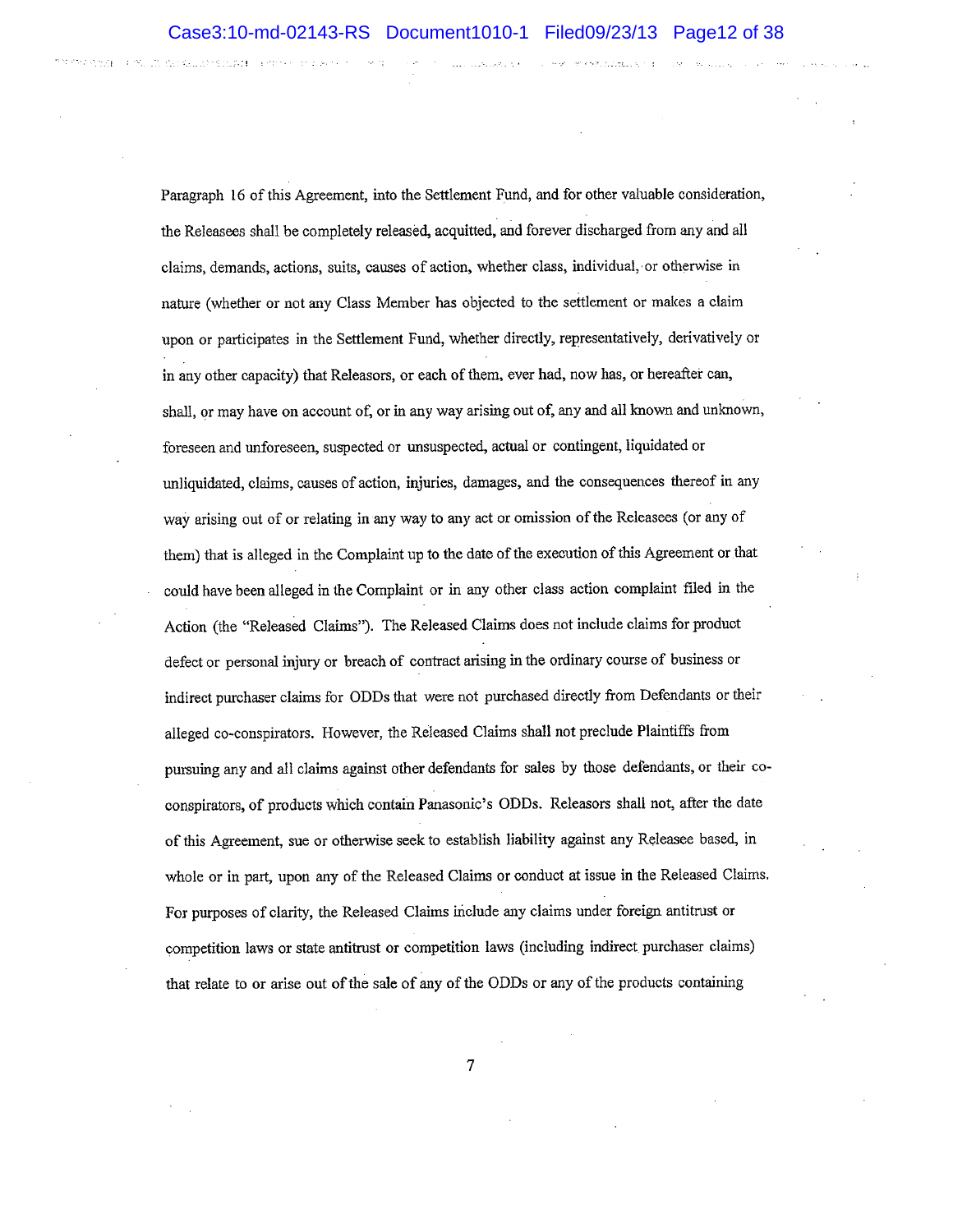STRING MERTING IN A SEE OF STRING CONFIDENCE OF THE EPATH STRATEGIC.

ODDs that are the subject of the Plaintiffs' Complaint, but do not include any foreign antitrust

or competition law claims or any state law índirect purchaser claims that relate to or arise out

of the sale of ODDs or products containing ODDs that: (a) were not purchased from a

图は、近视之前になっていたほど

(North ARCA) 6 (3 AB)

Hedy kingle to termine

Defendant or alleged co-conspirator in the Action; or (b) were not sold in the United States.

14. In addition to the provisions of Paragraph 13 of this Agreement, Releasors

hereby expressly waive and release, upon this Agreement becoming final, any and all

provisions, rights, and benefits conferred by \$ 1542 of the California Civil Code, which states:

CERTAIN CLAIMS NOT AFFECTED BY GENERAL RELEASE. À GENERAL RELEASE DOES NOT EXTEND TO CLAIMS WHICH THE CREDITOR DOES NOT KNOW OR SUSPECT TO EXIST IN HIS FAVOR AT THE TIME OF EXECUTING THE RELEASE, WHICH IF KNOWN BY IIIM MUST HAVE MATERIALLY AFFECTED HIS SETTLEMENT WTTH THE DEBTOR;

or by any law of any state or teritory of the United Staies, or principle of common law, which is similar, comparable, or equivalent to § 1542 of the California Civil Code. Each Releasor may hereafter discover facts other than or different from those which he, she, or it lmows or believes to be true with respect to the Released Claims which are the subject matter of the provisions ofParagraph 13 of this Agreement, but each Releasor hereby expressly waives and fully, finally, and forever settles and releases, upon this Agreement becoming final, any known or unknown, suspected or unsuspected, contingent or non-contingent claim with respect to the subject matter of the provisions of Paragraph 13 of this Agreement, whether or not concealed or hidden, without regard to the subsequent discovery or existence ofsuch different or additional facts.

15. The release, discharge, and covenant nol to sue set forth in Pæagraph 13 of this Agreement does not include claims by any of the Class Members other than the Released Claims and does not preclude Class Members from pursuing claims based on indirect sales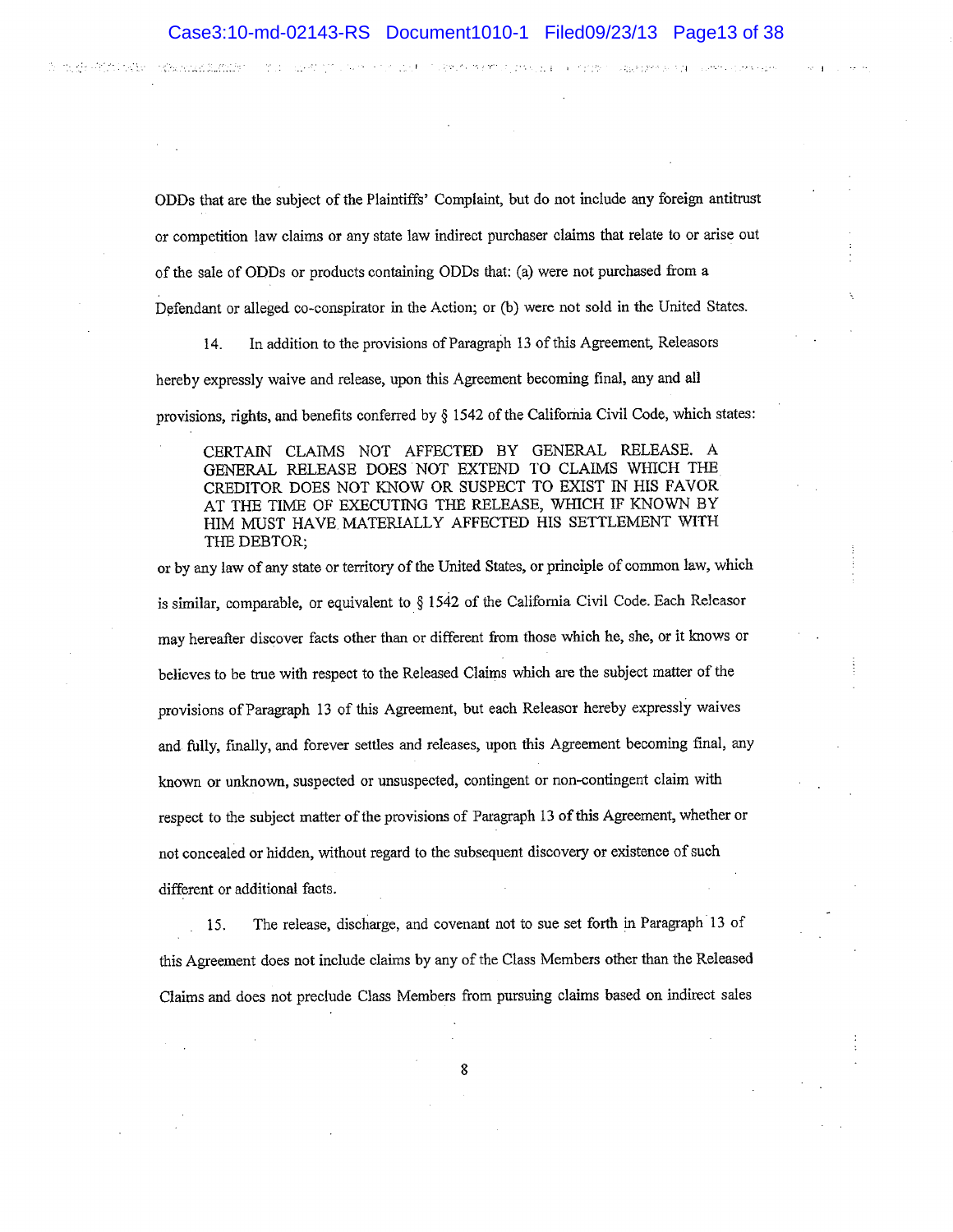or foreign sales of ODDs so long as such claims are not based on the same purchases included as part of the Released Claims defined in Paragraph 13. The Releasors hereby covenant and agree that they shall not, hereafter, sue or otherwise seek to establish liability against any of the Releasees based, in whole or in part, upon any of the Released Claims.

D. Settlement Amount.

**KIND OF BUILDING** 

∵.H

16. Subject to the provisions hereof, and in full, complete and final settlement of the Action as provided herein, defendant Panasonic shail pay the Settlement Amount of US \$5,?50,000 (the "settlement Arnount"). The Settlement Amount shall be paid into an escrow account in United States Dollars to be administered in accordance with the provisions of Paragraph 17 of this Agreement (the "Escrow Account") thirty (30) days after execution of this Agreement.

17. Escrow Account.

(a) The Escrow Account will be established at Citibank N.A.- Citi Private Bank, San Francisco, California, with such Bank serving as escrow agent ('Escrow Agent") subject to escrow instructions mutually acceptable to the Chairman and Panasonic, sucb escrow to be administered under the Court's continuing supervision and control.

(b) The Escrow Agent shall cause the funds deposited in the Escrow Account to be invested in short-term instruments backed by the full faith and credit of the United States Government or fully insured in writing by the United States Government, or money market funds rated Aaa and AAA, respectively by Moody's Investor Services and Standard and Poor's, invested substantially in such instruments, and shall reinvest any income, from these instruments and the proceeds of these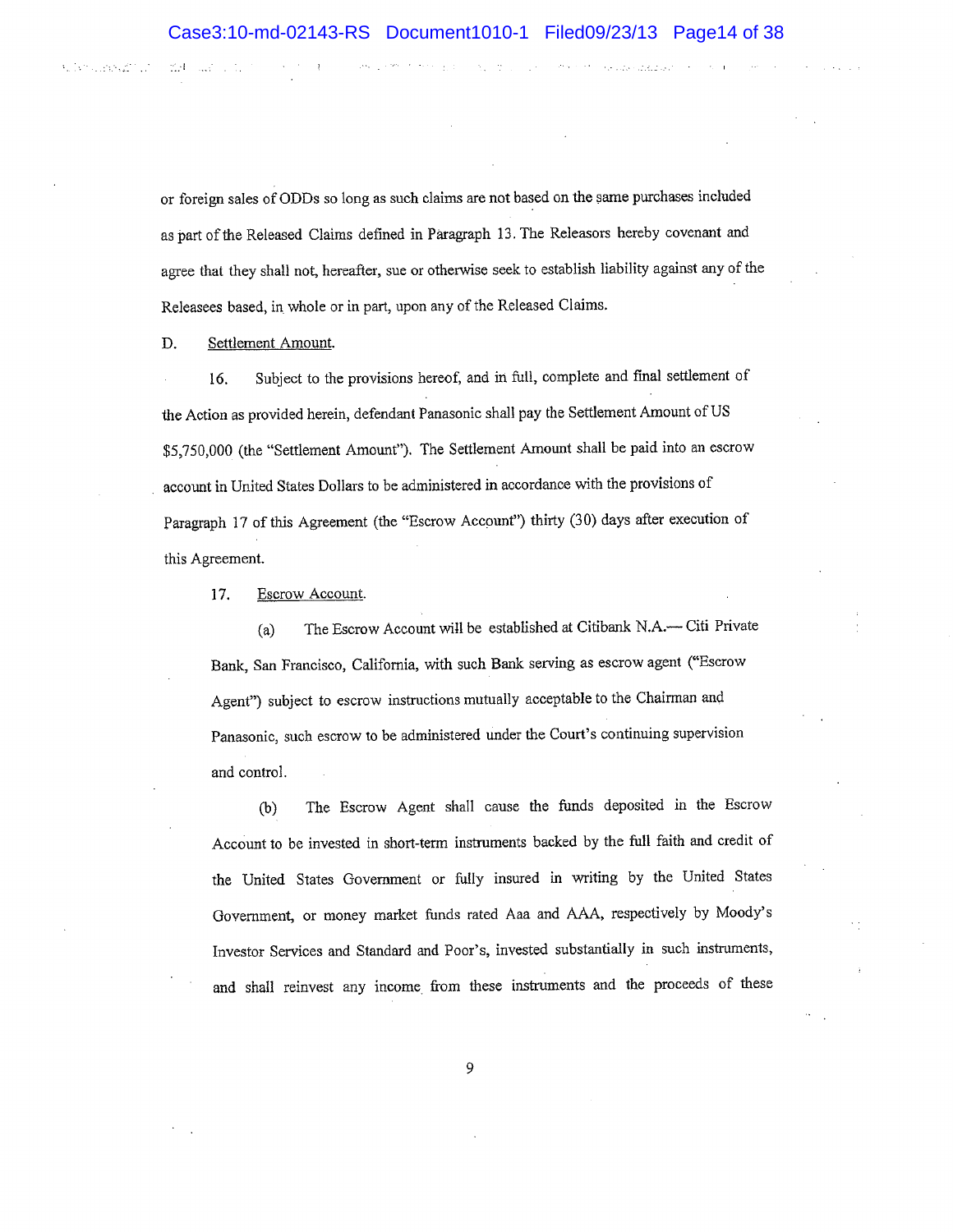2010-01-02

第1009 第420页 2010 2021 10:

医神经 的复数形式的

 $\mathbb{R}^n$  i

instruments as they mature in similar instruments at their then current market rates.

(c) All funds held in the Escrow Account shall be deemed and corsidered to be in custodia legis of the Court, and shall remain subject to the jurisdiction of the Court, until such time as such funds shall be distributed pursuant to this Agreement and/or further order(s) of the Court.

(d) Plaintiffs and Panasonic agree to treat the Settlement Fund as being at all times a qualified settlement fund within the meaning of Treas. Reg. §1.468B-1. In addition, the Escrow Agent shall timely make such elections as necessary or advisable to carry out the provisions of this Paragraph 17, including the relation-back election (as defined in Treas. Reg. §1.468B-1) back to the earliest permitted date. Such elections shall be made in compliance with the procedures and requirements contained in such regulations. It shall be the responsibility of the Escrow Agent to timely and properly prepare and deliver the necessary documentation for signature by all necessary parties, and thereafter to cause the appropriate filing to occur.

(e) For the purpose of  $\S 468B$  of the Internal Revenue Code of 1986, as amended, and the regulations promulgated thereunder, the administrator shall be the Escrow Agent. The Escrow Agent or its designee shall timely and properly file all informational and other tax returns necessary or advisable with respect to the Settlement Fund (including without limitation the returns described in Treas. Reg. § 1.468B-2(k)(l)). Such returns (as well as the election described in Paragraph 17(d)) shall be consistent with Pæagraph 17(d) and in all events shall reflect that all Taxes, as defined below (including any estimated Taxes, interest or penalties), on the income earned by the Settlement Fund shalt be paid out of the Settlement Fund as provided in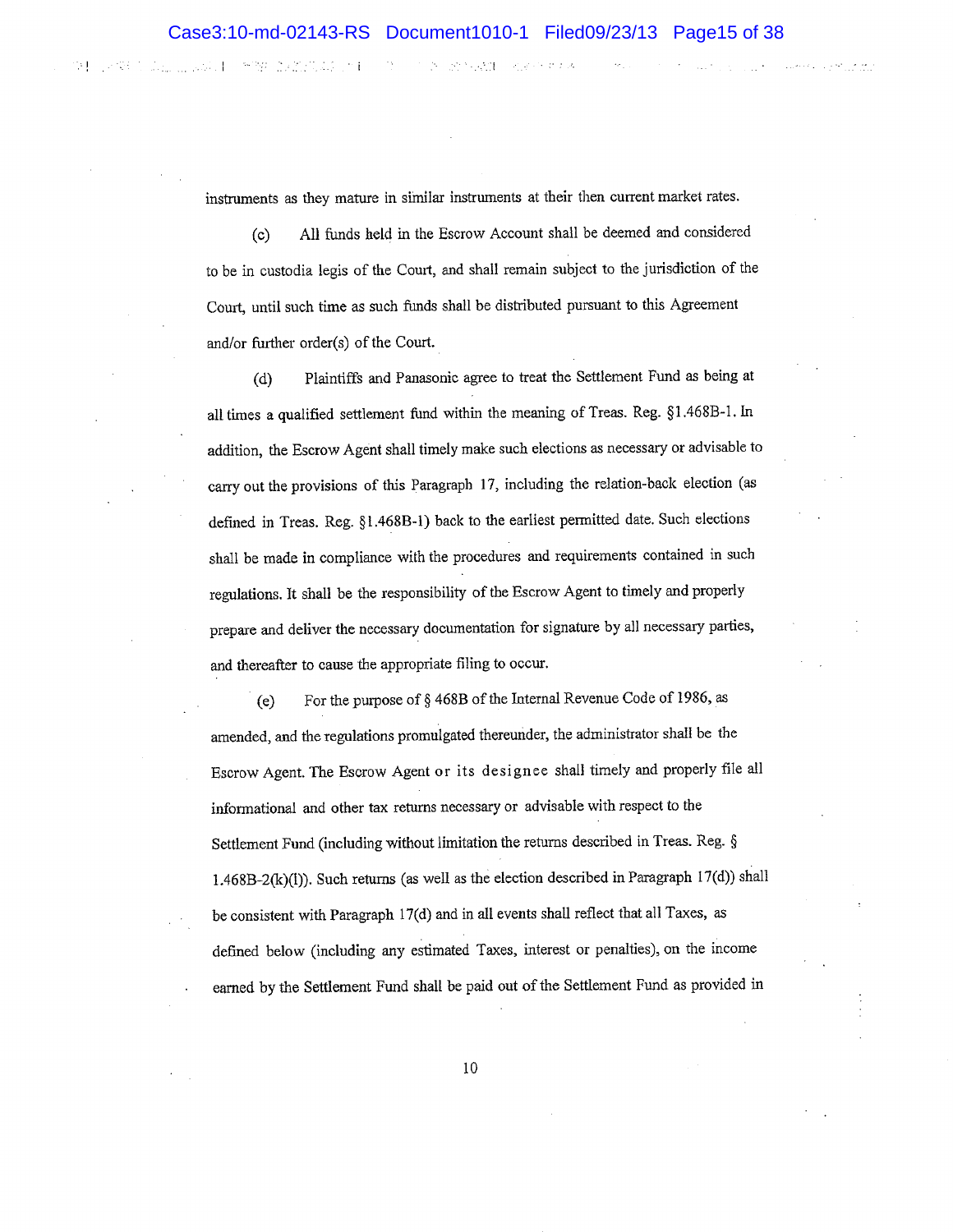Second Market Construction and the construction of the construction of the construction of the construction of the construction of the construction of the construction of the construction of the construction of the constru

dimonale

Paragraph 17(f) hereof.

(Ð All (i) taxes (including any estimated taxes, interest or penalties) ' arising with respect to the income eamed by the Settlement Fund, including any taxes or tax detriments that may be imposed upon Panasonic or any other Releasee with respect to any income eamed by the Settlement Fund for any period during which the Settlement Fund does not qualify as a qualified settlement fund for federal or state income tax purposes ("Taxes"); and (ii) expenses and costs incurred in connection with the operation and implementation of Paragraphs l7(d) through 17(f) (including, without limitation, expenses of tax attorneys and/or accountants and maüing and distribution costs and expenses relating to filing (or failing to file) the returns described in this Paragraph 17(f) ("Tax Expenses")), shall be paid out of the Settlement Fund.

(g) Neither Panasonic nor any other Releasee nor their respective counsel <sup>i</sup> shall have any liability or responsibility for the Taxes or the Tax Expenses. Further, Taxes and Tax Expenses shall be treated as, and considered to be, a cost of administation of the Settlement Fund and shall be rirnely paid by the Escrow Agent out of the Settlement Fund without prior order from the Court and the Escrow Agent shall be obligated (notwithstanding anything herein to the contrary) to withhold from distribution to any claimants authorized by the Court any funds necessary to pay such amounts including the establishment of adequate reserves for any Taxes and Tax Expenses (as well as any amounts that may be required to be withlield under Treas. Reg.  $§$  1.468B-2(1)(2)). Neither Panasonic nor any other Releasee is responsible nor shall they have any liability therefor. Plaintiffs and Panasonic agree to cooperate with the Escrow Agent, each other, and their tax attorneys and accountants to the extent

l1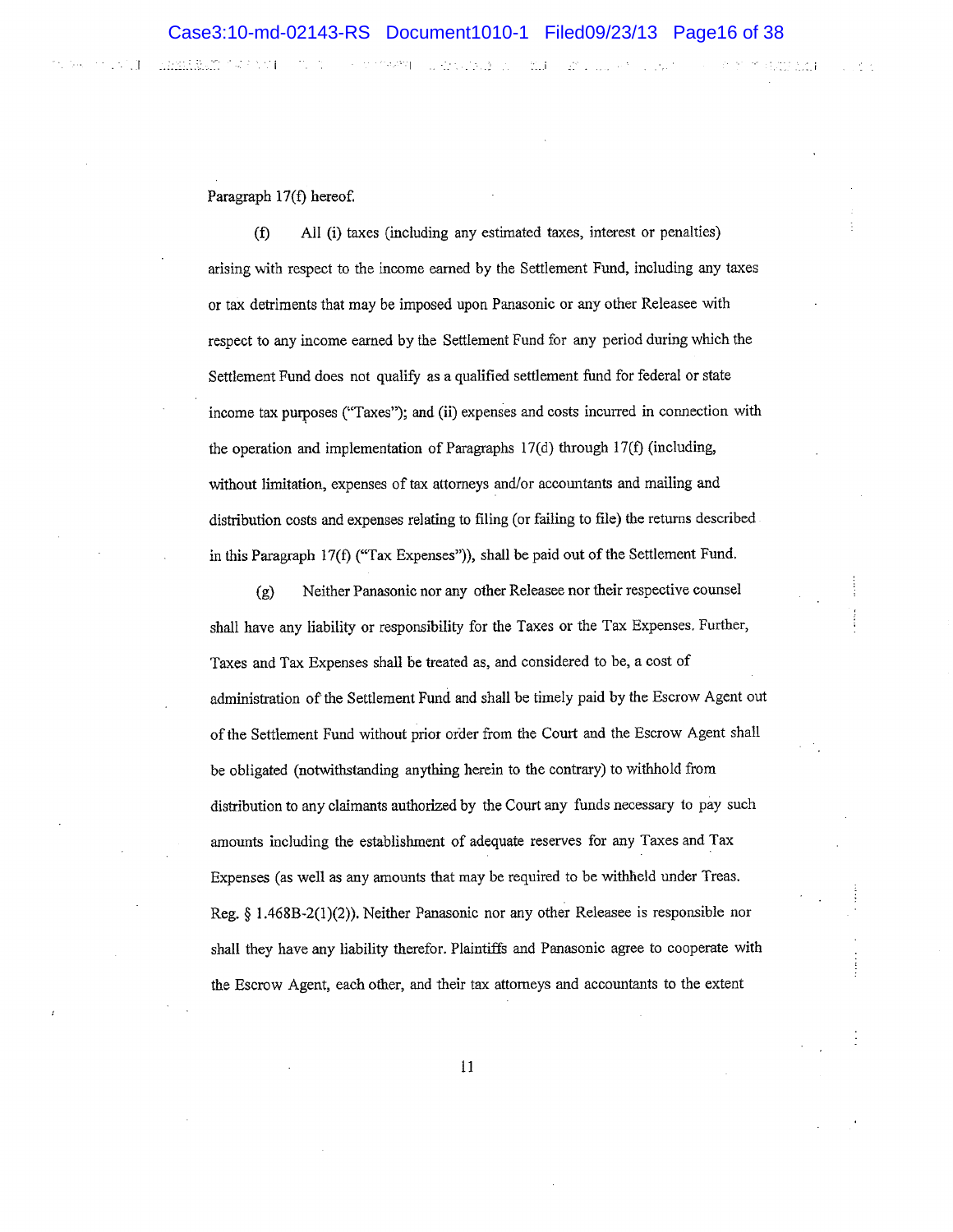a Col

**SAIN CARD AND AN AIRCRAFT** 

经经济性理

reasonably necessary to carry out the provisions of Paragraphs  $17(d)$  through  $17(f)$ .

(h) If this Agreement does not receive ñnal Court approval, including final approval of "the Class" as defined in Plaintiffs' Complaint or, if that complaint is amended, the operative cornplaint at the time this Agreement is signed, or if the Action is not certified as a class action for settlement purposes, then all amounts paid by Panasonic into the Settlement Fund (other than costs expended in accordance with Paragraph 19(a)) shall within thirty (30) calendar days be returned to Panasonic from the Escrow Account by the Escrow Agent along with any interest accrued thereon.

18. Exclusions.

the substitute of the fille of the second control of the second second second second second second second second

Within ten (10) business days after the end of the period tö request exclusion from the Class, the Chainnan will cause copies of timely requests for exclusion from the Class to be provided to counsel for Panasonic. With respect to any potential Class metnber who requests exclusion from the Class, Panasonic reserves all of its legal rights and defenses, including, but not limited to, any defenses relating to whether the excluded Ciass member is a direct purchaser of any allegedly price fixed product and/or has standing to bring any claim.

19. Payment of Expenses.

(a) Panasonic agrees to permit use of a maximum of US \$300,000 of the Settlement Fund towards notice to the class and the costs of administration of the Settlement Fund set forth in Paragraph 17. The US \$300,000 in notice and administration expenses are not recoverable if this settlement does not become final to the extent such funds are expended for notice and administation costs. Other than as set forth in this Paragraph 19(a), Panasonic shall not be tiable for any ofthe costs or expenses of the litigation of the Action, including attorneys'fees; fees and expenses

l¿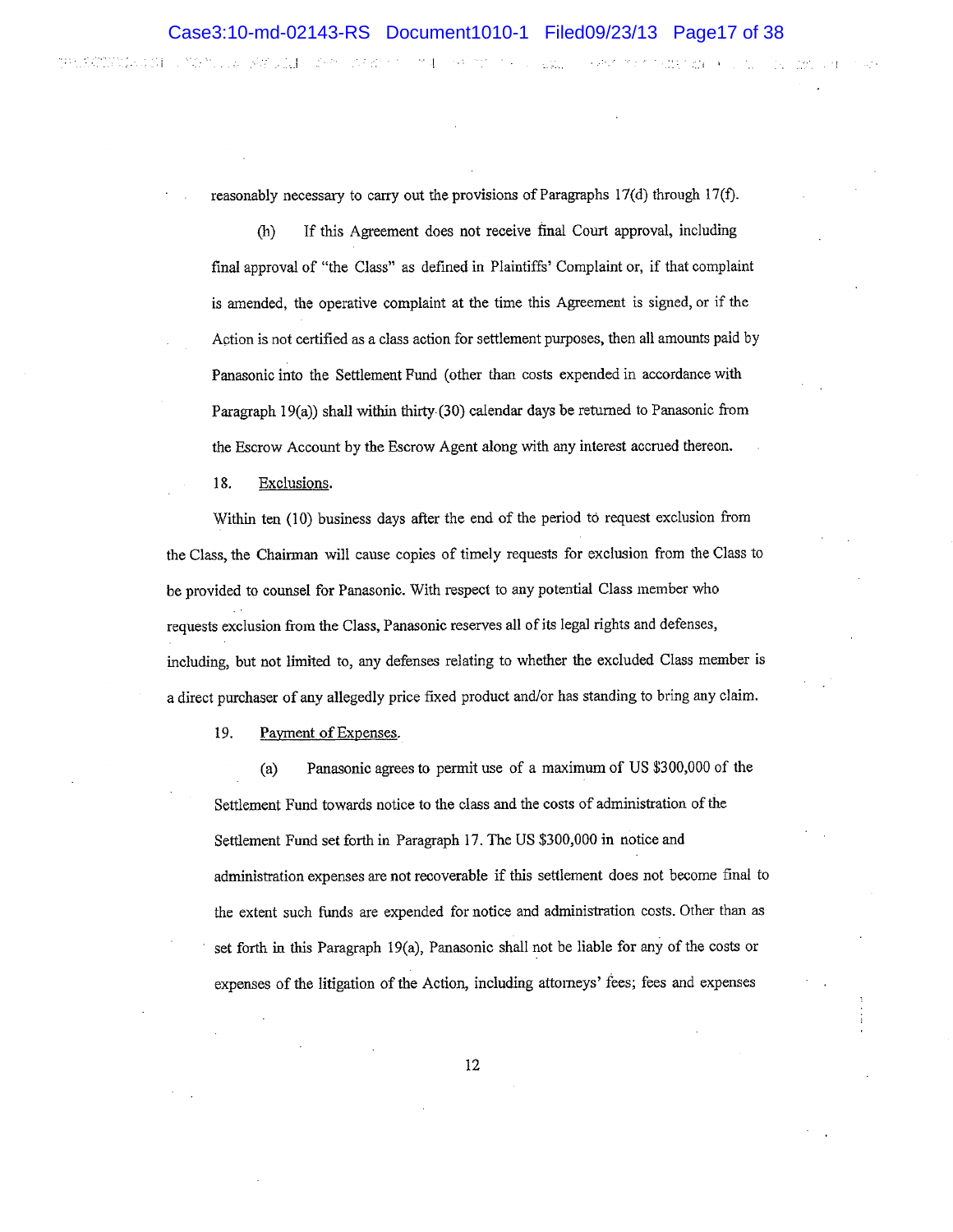.-.,-,.,t,,,., <sup>I</sup>

of expert witnesses and consultants; and costs and expenses associated with discovery, motion practice, hearings before the Court or any Special Master, appeals, trials or the negotiation of other settlements, or for Class administration and costs.

G) If the Chairman enters inlo any other settlements on behalf of the Class before notice of this Agreement is given to the Class, the Chairman shall use its reasonable best effons to provide a single notice to prospective Class members of all of the settlements.

### E. The Settlement Fund.

20. Releasors shall look solely to the Settlement Fund for settlement and satisfaction against the Panasonic Releasees of all Released Claims, and shatl have no other recovery against Panasonic or any other Releasee.

21. After this Agreement becomes final within the meaning of Paragraph 11, the Settlement Fund shall be distributed in accordance with a plan to be submitted at the appropriate time by Plaintiffs, subject to approval by the Court. In no event shall any Releasee have any responsibility, financial obligation, or liability whatsoever with respect to the investment, distribution, or administration of the Seftlement Fund, including, but not limited to, the costs and expenses of such distribution and administration, with the sole exception of the provisions set forth in Paragraph 19(a) of this Agreement.

22. Plaintiffs and Class Counsel shall be reimbursed and indemnified solely out of the Settlement Fund for all expenses. Panasonic and the Releasees shall not be liable for any costs, fees, or expenses of any of Plaintiffs' or the Class' respective attorneys, experts, advisors, agents, or representatives, but all such costs, fees, and expenses as approved by the Court shall be paid out of the Settlement Fund.

IJ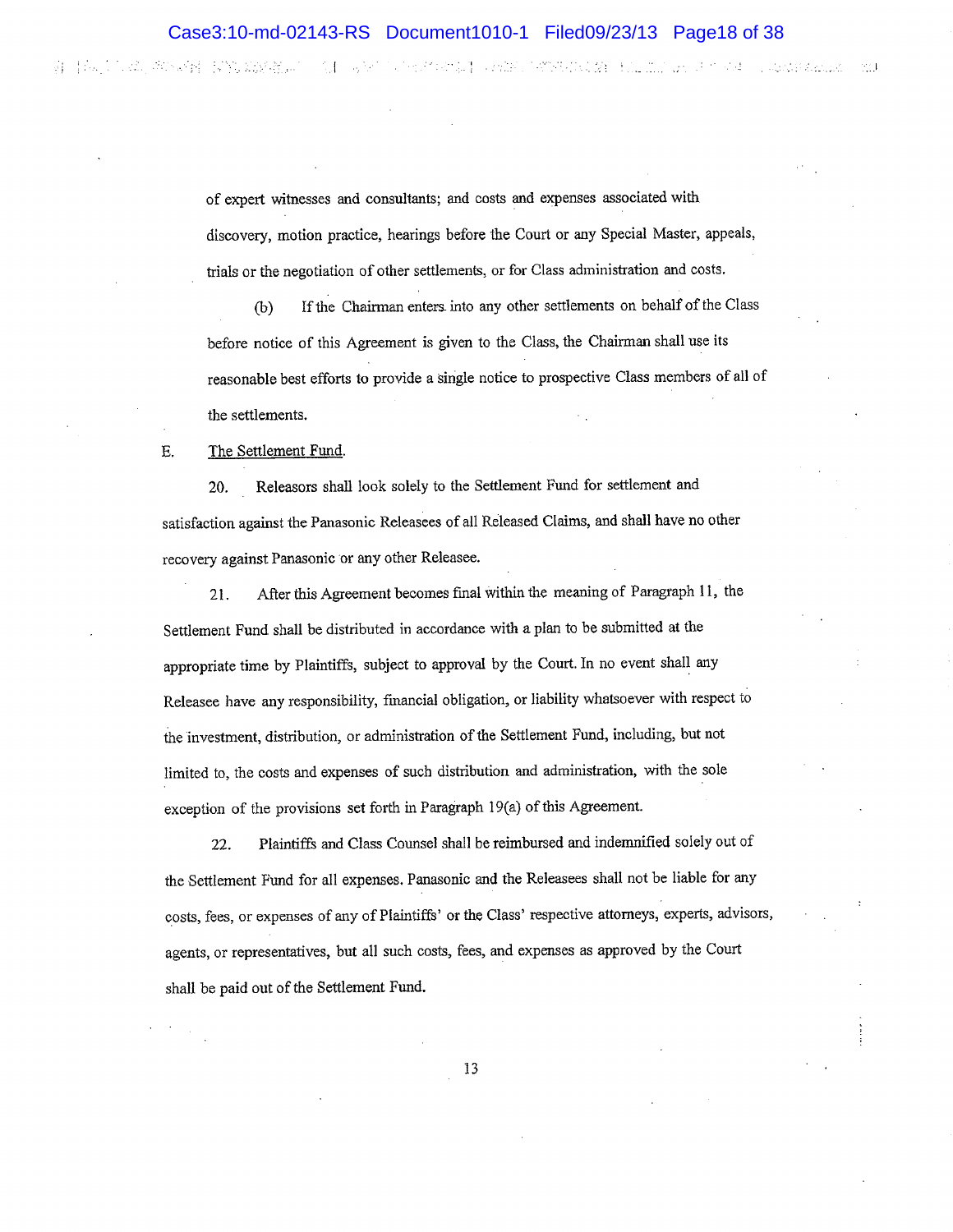#### 23. Class Counsel's Attomeys' Fees And Reimbursement of Expenses.

(a) Class Counsel may submit an application or applications to the Court (the "Fee and Expense Application") for distributíon to them from the Settlement Fund and Panasonic shall not oppose such application for: (i) an award of attorneys' fees not in excess of one-third of the settlement fund; plus (ii) reimbursement of expenses and costs incurred in connection with prosecuting the Action, plus interest on such attomeys' fees, costs and expenses at the same rate and for the same period as earned by the Settlement Fund (until paid) as may be awarded by the Court (the "Fee and Expense Award'), Class Counsel reserve the right to make an application for a payment of up to US \$750,000, to which Panasonic will not object, for expenses and costs incurred and reasonably anticipated to be incurred in connection with continued prosecution of the Action, but in no event shall Releasees be responsible to pay any such fees and expenses except to the extent they are paid out of the Settlement Fund. Further, Class Counsel reserve the right to make additional applications for fees and expenses incurred, but in no event shall Releasees be responsible to pay any such additional fees and expenses except to the extent they are paid out of the Settlement Fund.

(b) The Fee and Expense Award, as approved by the Court, shall be paid solely from the Settlement Fund. After this Agreement becomes final within the meaning of Paragraph 11, the Fee and Expense Award shall be paid to the Chairman within ten (10) business days. The Chairman shall allocate the attorneys' fees among Class Counsel in a manner which it in good faith believe reflects the contributions of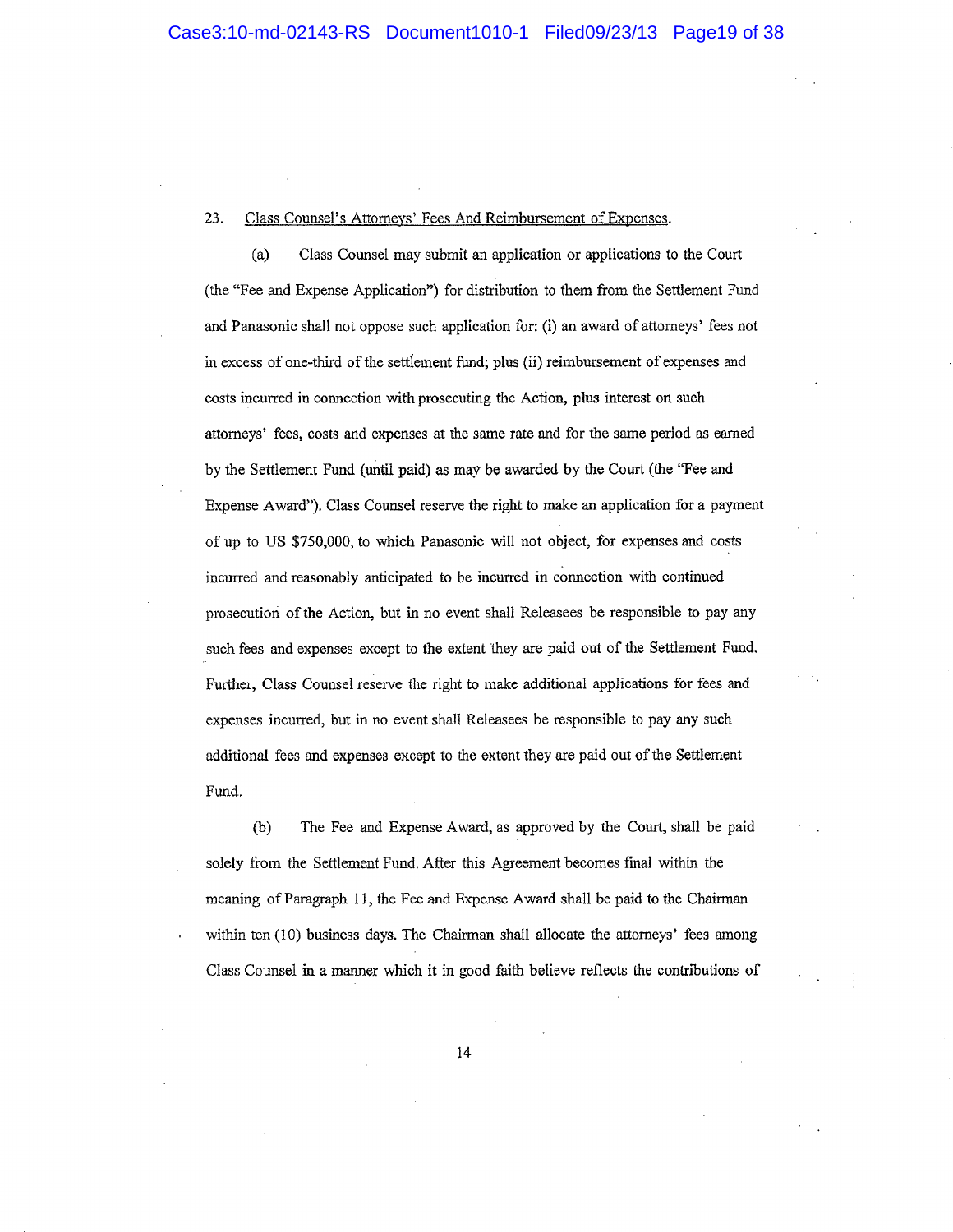such counsel to the prosecution and settlement of the Action.

(c) The procedure for and the allowance or disallowance by the Court of the application by Class Counsel for attorneys' fees, costs and expenses to be paid out of the Settlement Fund are not part of this Agreement, and are to be considered by the Court separately from the Court's consideration of the fairness, reasonableness and adequacy of the Settlement, and any order or proceeding relating to the Fee and Expense Application, or any appeal from any such order shall not operate to terminate or cancel this Agreement, or affect or delay the finality of the judgment approving the settlement.

(d) Neither Panasonic nor any other Releasee under this Agreement shall have any responsibility for, or interest in, or liability whatsoever with respect to any payment to Class Counsel of any Fee and Expense Award in the Action.

(e) Neither Panasonic nor any other Releasee under this Agreement shall have any responsibility for, or interest in, or liability whatsoever with respect to the allocation among Class Counsel, and/or any other person who may assert some claim thereto, of any Fee and Expense Award that the Court may make in the Action.

F. Cooperation.

24. Panasonic shall reasonably cooperate with the Chairman as set forth specifically below:

(a) Any documents Panasonic produces to any other parry in the Action, Panasonic shall produce to the Chairman within ten (10) days of the production to such other party. In the event not otherwise produced in the Action, and to the extent reasonably available, Panasonic shall identify and produce to the Chairman relevant

I)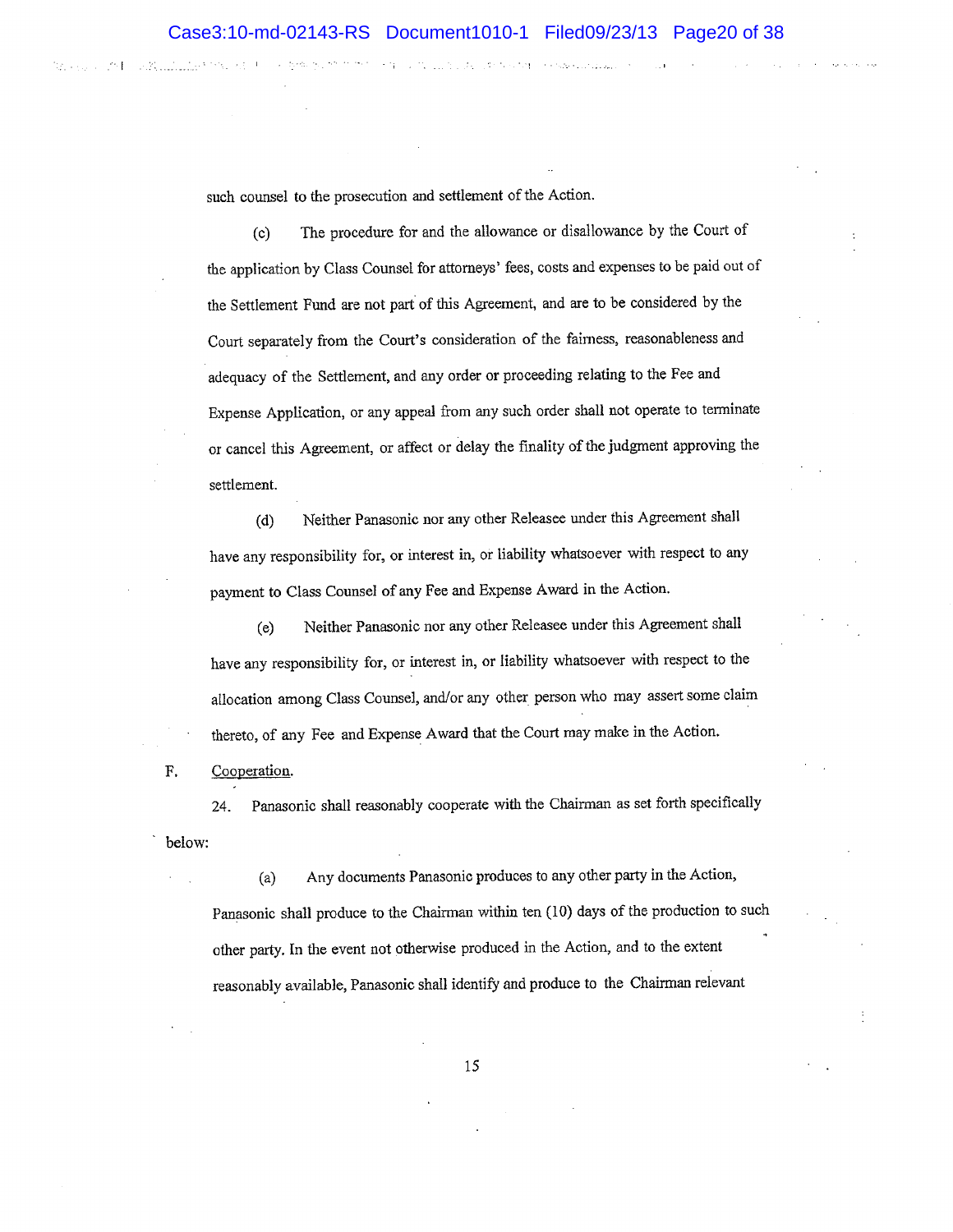documents (if any) sufficient to show ODD sales, pricing, capacity, and production, as well as documents (if any) related to the conduct alleged in the Complaint. If documents heretofore or hereinafter produced show such information, then, upon reasonable notice after Final Approval of this Agreement, or February 15,2014, whichever comes first, Panasonic agrees to provide the Chairman with Bates numbers for any Panasonic documents that have been produced as of that time and oan reasonably be identified by Panasonic which are sufficient to show Panasonic ODD sales, pricing, capacity and production or relate to the competitor meetings set forth in the Complaint. Thirty (30) days after Panasonic's completion of the production of documents in the Action and to the Chairman, Panasonic will provide the Chairman with Bates numbers for any additional Panasonic documents that can reasonably be identified by Panasonic and are sufficient to show Panasonic ODD sales, pricing, capacity and production or relate to the competitor meetings set forth in the Complaint.

(b) Upon reasonable notice affer Final Approval of this Agreement, or February i5, 2014, whichever comes first, Panasonic agrees to use reasonable efforts to make available for interviews, depositìons, and testimony at hearings or trial, via videoconference or at a mutually agreed upon location or locations (except for testirnony at hearings or trial, which shall be at the United States Courthouse of the United States District Court for the Northern District of Califomia), and at Panasonic's expense up to five (5) persons, which may consist of current directors, officers, and/or employees of Panasonic (or former directors, officers and/or employees of Panasonic, if such former employees agree to cooperate) whom the Chairman, in consultation with counsel for Panasonic, reasonably and in good faith believe to have knowledge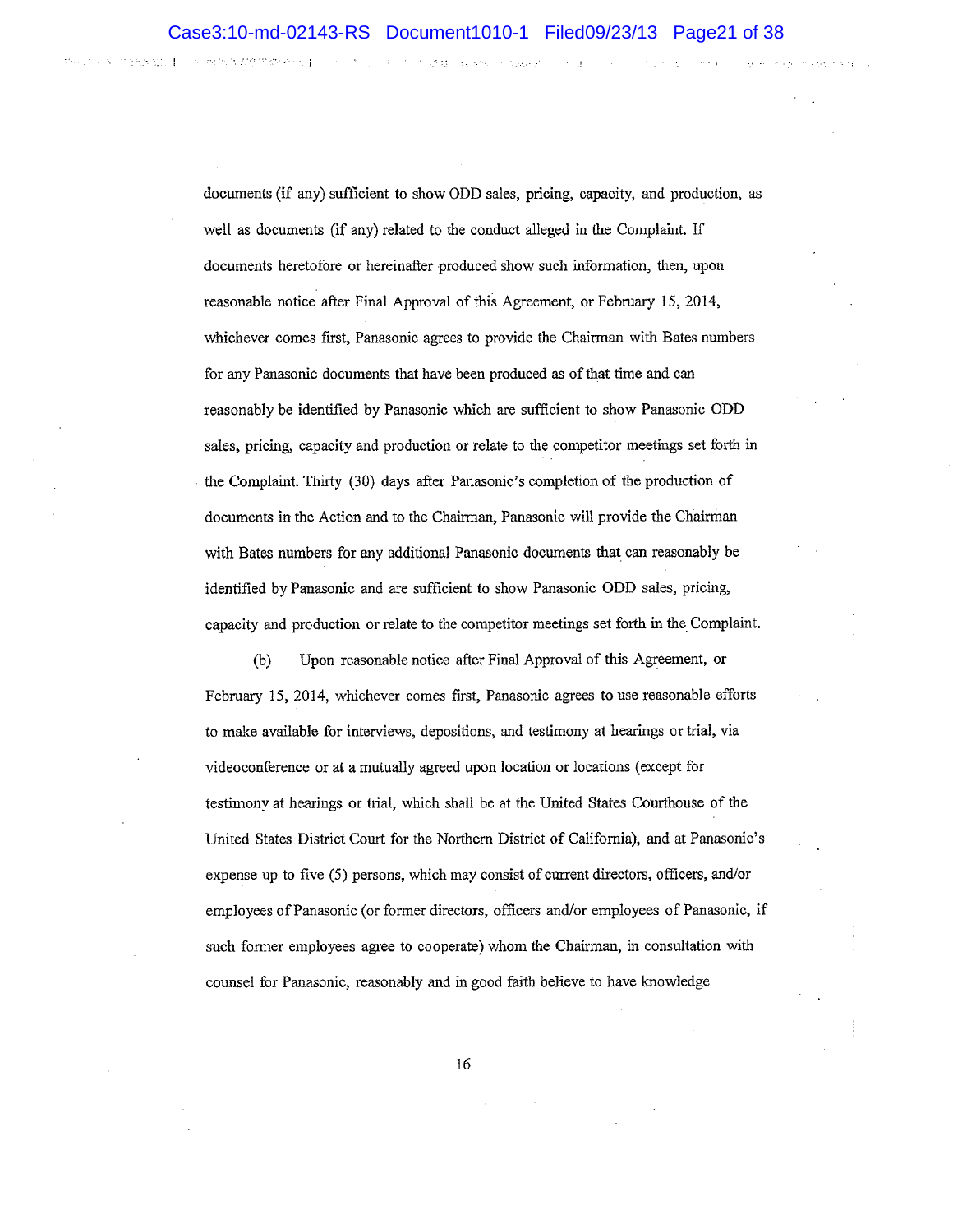THE SAN WAS SERVED AND THAT

regarding the conduct alleged in the Complaint. Interviews shall be limited to a total of six (6) hours over one day per interview and can be conducted telephonically from overseas at the witness's choice. Depositions shall be administered according to the rules and limitations of the Federal Rules of Civil Procedure, regardless of the location at which they take place or the citizenship of the deponent. Panasonic agrees to bear reasonable travel expenses incurred by witnesses pursuant to this Paragraph. Panasonic also agrees to use good faith efforts to obtain the cooperation of former directors, officers and/or employees, as part of the five (5) witnesses identified above, if the Chairman asks Panasonis to include such individuals within the list of five (5).

(c) Upon reasonable notice after Final Approval of this Agreement, or February 15, 2014, whichever comes first, Panasonic agrees to provide one or, if necessary, more witnesses for deposition, and, if necessary at trial, to provide information, to the best of their aåility, with respect to Panasonic's data regarding sales, pricing, production, capacity and cost of its ODDs. Panasonic agrees to authenticate and lay a foundation, through affidavit or declarations, for admission into evidence any of Panasonic's produced documents and transaction and/or cost data. If the affidavits or declarations previously identified are insufficient to authenticate and lay the foundation into evidence of any Panasonic produced documents or data, Panasonic shall provide one or more witnesses that will authenticate and lay the foundation for admission into evidence any Panasonic produced document or data.

(d) If any document protected by the attorney-client privilege, attomey work- product protection, joint defense or any other protection, priviiege, or immunity is accidentally or inadvertently produced under this Paragraph, the document shall

t7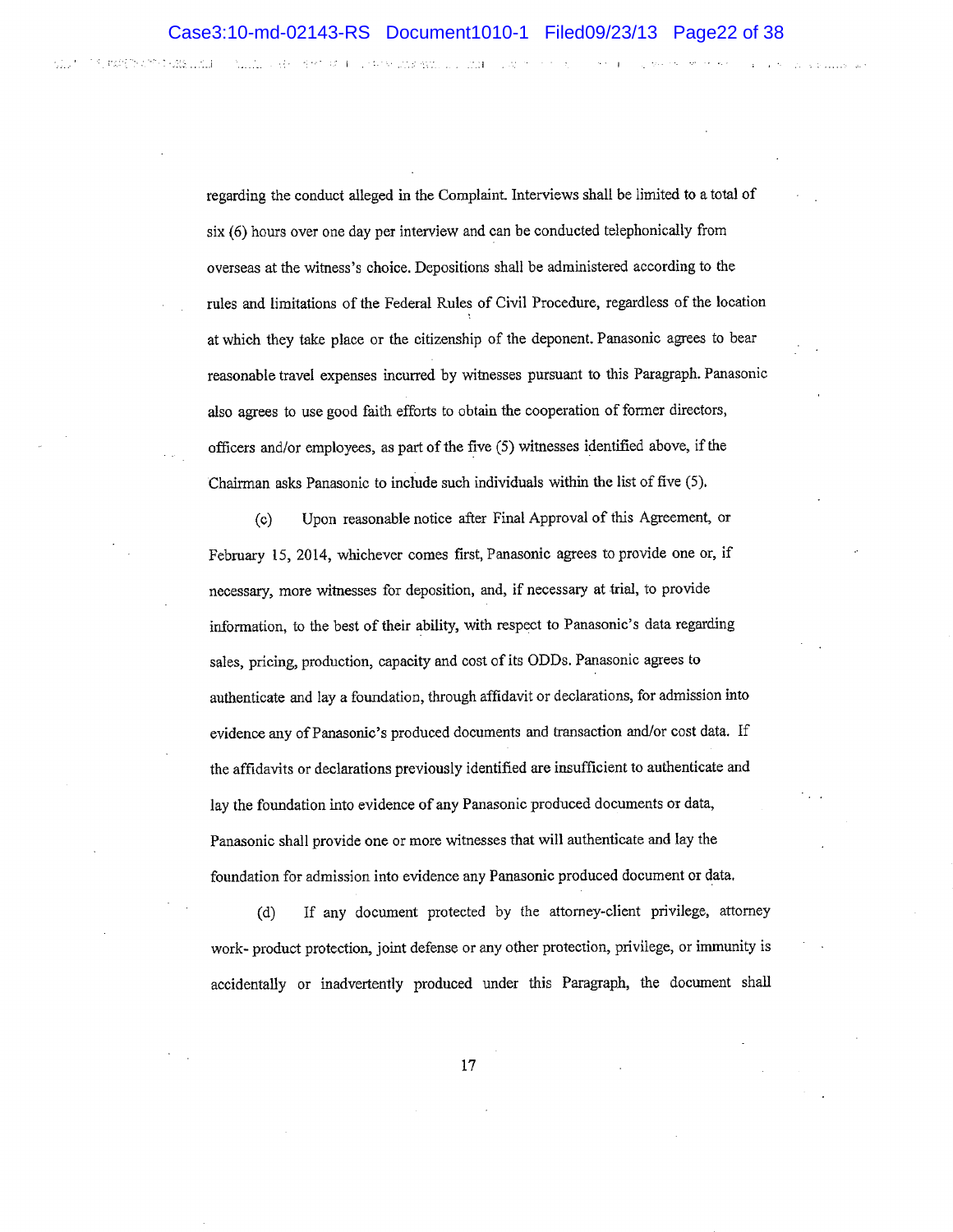promptly be destroyed and/or returned to Panasonic, and its production shall in no way be construed to have waived any privilege or protection atlached to such document

(e) Ptaintiffs and the Chairman agree they will not use the information provided by Panasonic or their representatives under this Paragraph for any purpose other than the pursuit of the Action, and will not publicize the information beyond what is reasonably necessary for the prosecution of the Action or as otherwise required by law. Any documents and other information provided will be deemed "Highly Confidentíal" and zubject to the protective order entered in the Action as if they had been produced in response to discovery requests and so designated.

.

a militiri

25. In the event that fhis Agreement fails to receive final approval by the Court as contemplated in Paragraphs 8-11 hereof, including final approval of "the Class" as defined in Plaintiffs' Complaint or, if that complaint is amended, the operative complaint at the time this Agreement is signed, or in the event that it is terminated by either party under any provision herein, the parties agree that neither Plaintiffs nor Plaintifß' counsel shall be permitted to introduce into evidence, at any hearing; or in support of any motion, opposition or other pleading in the Action or in any other federal or state or foreign action alleging <sup>a</sup> violation of any law relating to the subject matter of this Action, any deposition testimony or any documents provided by the Releasees, their counsel, or any individual made available by the Releasees pursuant to the cooperation provisions of Paragraph 24.

26. Except as provided in Paragraph 24 of this Agreement, Panasonic need not respond to formal discovery from Plaintiffs or otherwise participate in the Action during the pendency of the Agreement. Panasonic agrees to withdraw all outstanding discovery served on Plaintiffs and neither Panasonic nor Plaintiffs shall file motions against the other during the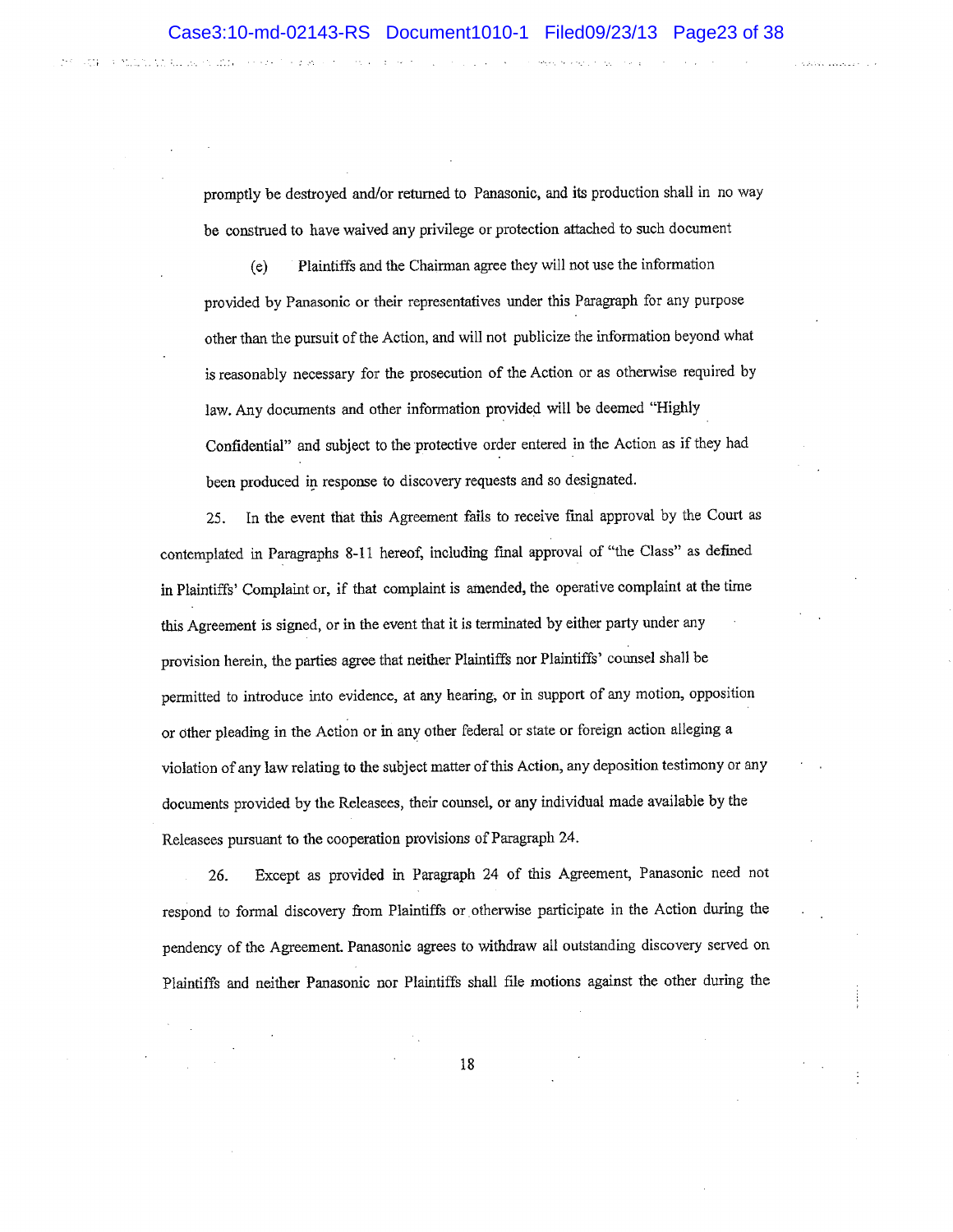pendency of the Agreement.

21. Panasonic and Plaintiffs agree not to disclose publicly or to any other defendant the terms of this Agreement until this Agreement is submitted to the Court for approval.

G. Rescission if this Agreement is Not Approved or Final Judgment is Not Entered.

28. If the Court refuses to approve this Agreement or any part hereof, including if the Court does not certiff a settlement class in accordance with the specific class deflrnition set forth in Plaintifß' Complaint, or if such approval is modified or set aside on appeal, or if the Court does not enter the finat judgment provided for in Paragraph 10 of this Agreement, or if the Court enters the final judgment and appellate review is sought, and on such review, such final judgment is not afñrmed in its entirety, then Panasonic and the Plaintiffs shall each, in their sole discretion, have the option to rescind this Agreement in its entirety. Written notice of the exercise of any such right to rescind shall be made according to the terms of Paragraph 39. A modification or reversal on appeal of any amount of Class Counsel's fees and expenses awarded by the Court from the Settlement Fund shall not be deemed a modification of all or a part of the terms of this Agreement or such final judgment.

29, In the event that this Agreement does not become final, then this Agreement shall be of no force or effect and any and all parts of the Settlement Fund caused to be deposited in the Escrow Account (including interest eamed thereon) shall be returned forthwith to Panasonic less only disbursements made in accordance with Paragraph 19(a) of this Agreement. Panasonic expressly reserves all of its rights and defenses if this Agreement does not become final.

30. Further, and in any event, Plaintiffs and Panasonic agree that this Agreement,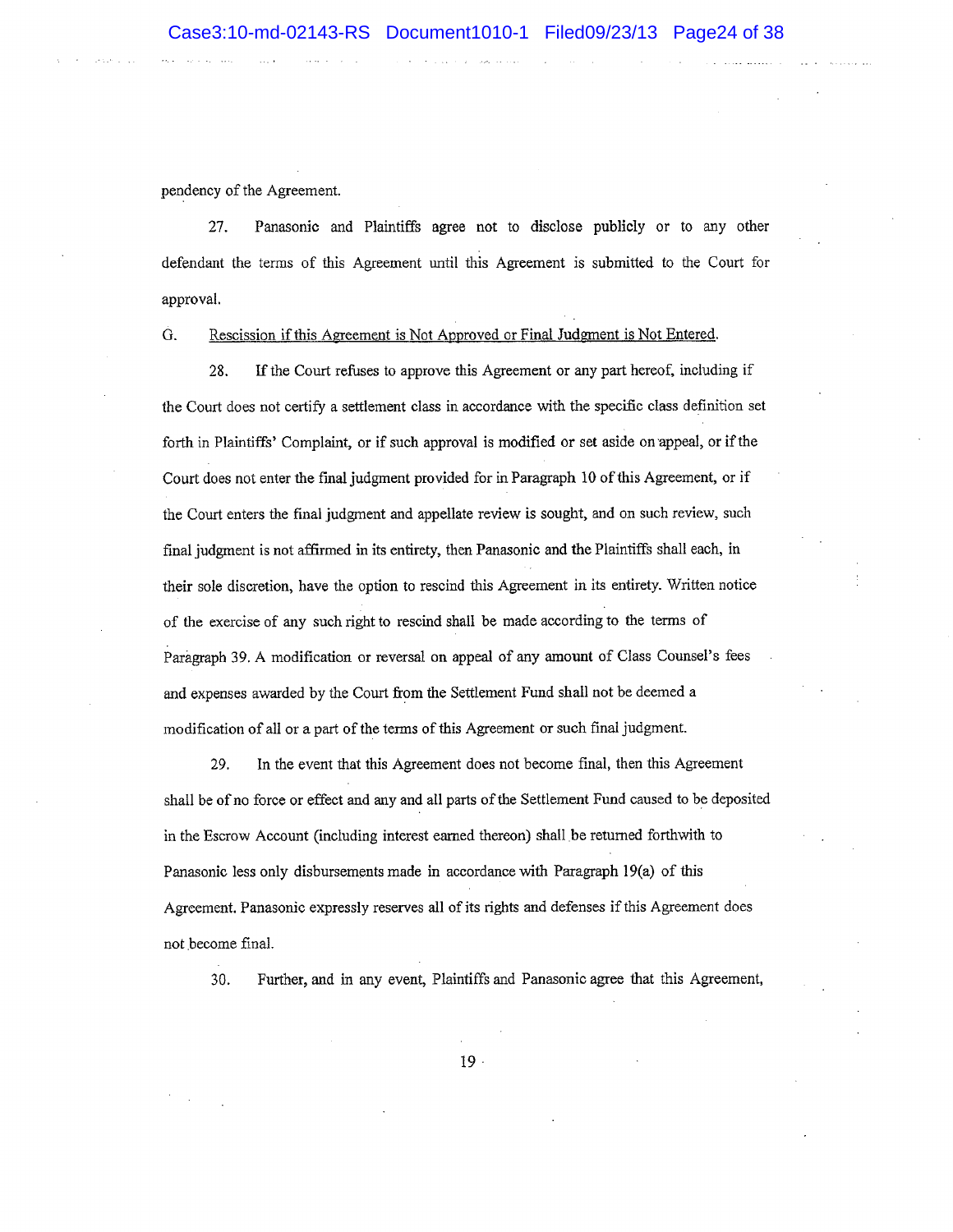ment and the second contract of the second contract of the second contract of the second contract of the second

r Canal Politics

whether or not it shall become final, and any and all negotiations, documents, and discussions associated with it, shall not be deemed or construed to be an admission or evidence of any violation of any statute or law or of any liability or wrongdoing whatsoever by Panasonic or the Releasees) or of the truth of any of the claims or allegations contained in the complaint or any other pleading filed in the Action, or by any person or entity in any other action, and evidence thereof shall not be discoverable or used directly or indirectly, in any way, whether in the Action or in any other action'or proceedìng.

<sup>31</sup>. This Agreement shall be construed and interpreted to effectuate the intent of the parties, which is to provide, through this Agreement, for a complete resolution of the relevant claims with respect to each Releasee as provided in this Agreement.

32. The parties to this Agreement contemplate and agree that, prior to final approval of the settlement as provided for in Paragraphs 8-11 hereof, appropriate notice 1) of the settlement; and 2) of a hearing at which the Court will consider the approval of this Settlement Agreement will be given to Class members.

H. Miscellaneous.

33. This Agreement does not settle or compromise any claim by Plaintiffs or any Class Member asserted in the Complaint or, if amended, any subsequent Complaint, against any defendant or alleged co-conspirator other than the Releasees. All rights against such other defendants or alleged co-conspirators are specifically reserved by Plaintiffs and the Class. Panasonic's sales to the Class shall not be removed from the Action.

34. The United States District Court for tbe Northern District of Califomia shall retain jurisdiction over the implementation, enforcement, and performance of this Agreement, and shall have exclusive jurisdiction over any suit, action, proceeding, or dispute arising out of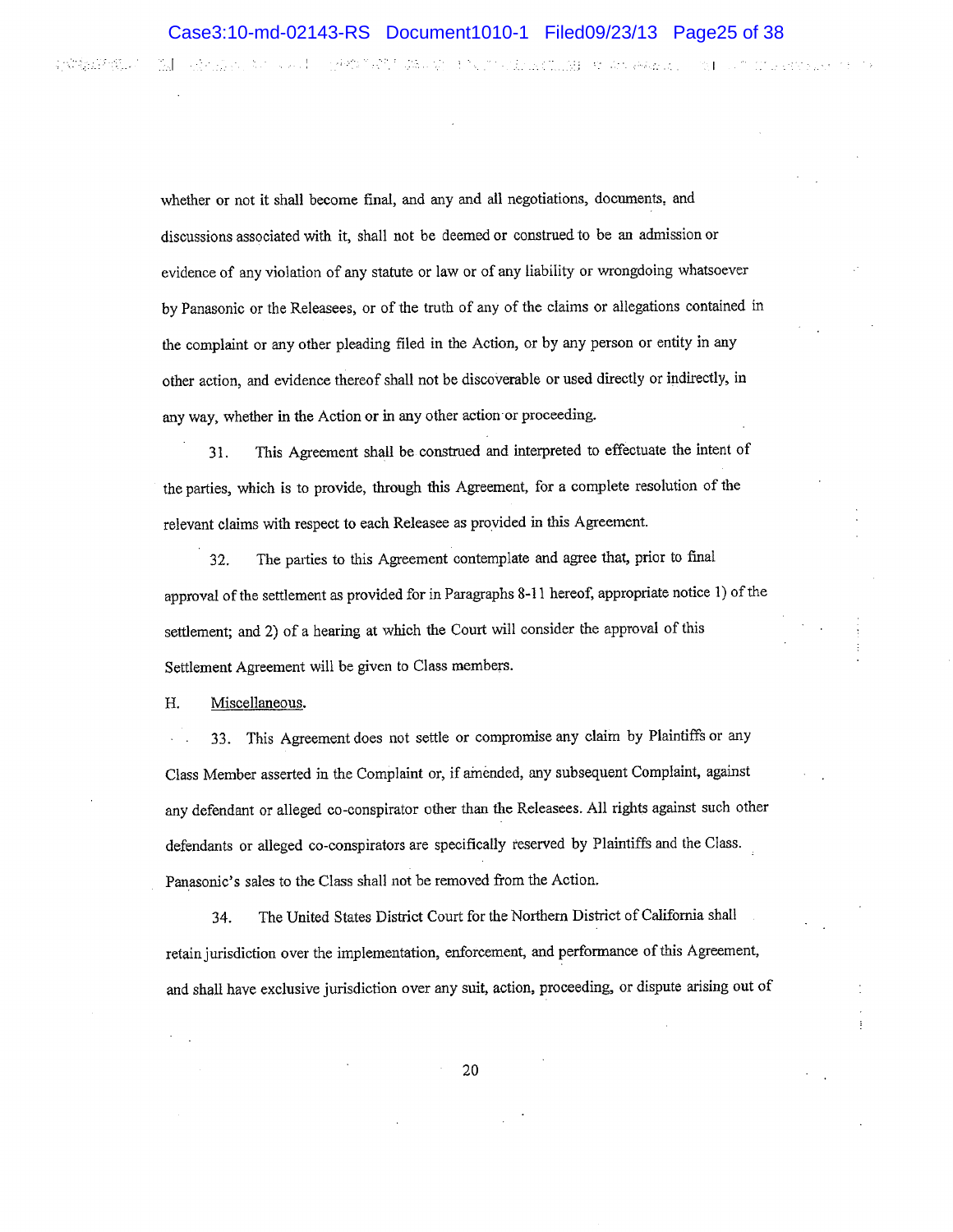化硬化酶 化氟化物 医心包 计数据

it dius

the question

13, 89, 53, 35, 31

**STATEMARK AND STATEMENT** 

大身長

or relating to this Agreement or the applicability of this Agreement that cannot be resolved by negotiation and agreement by Plaintiffs and Panasonic. This Agreement shall be govemed by and interpreted accordíng to the substantive laws of the state of California without regard to its choice of law or conflict of laws principles.

35. This Agreement constitutes the entìre, complete and integrated agreement among Plaintiffs and Panasonic pertaining to the settlement of the Action against Panasonic, and supersedes all prior and contemporaneous undertakings of Plaintiffs and Panasonic in connection herewith. This Agreement may not be modified or amended except in witing executed by Plaintiffs and Panasonic, and approved by the Coun;

36. This Agreement shall be binding upon, and inure to the benefit of, the successers and assigns of Plaintiffs and Panasonic. Without limiting the generality of the foregoing, each and every covenant and agreement made herein by Plaintiffs, the Chairman or Class Coursel shall be binding upon all Class Members and Releasors. The Releasees (other than Panasonic which is a party hereto) are third party beneficiaries of this Agreement and are authorized to enforce its terms applicable to them,

37. This Agreement may be executed in counterparts by Plaintiffs and Panasonic, and a facsimile signature shall be deemed an original signature for purposes of executing this Agreement.

38. Neither Plaintiffs nor Panasonic shall be considered to be the drafter of this Agreement or any of its provisions for the purpose of any statute, case law, or rule of interpretation or construction that would or might cause any provision to be construed against the drafter of this Agreement.

39. Where this Agreement requires either party to provide notice or any other